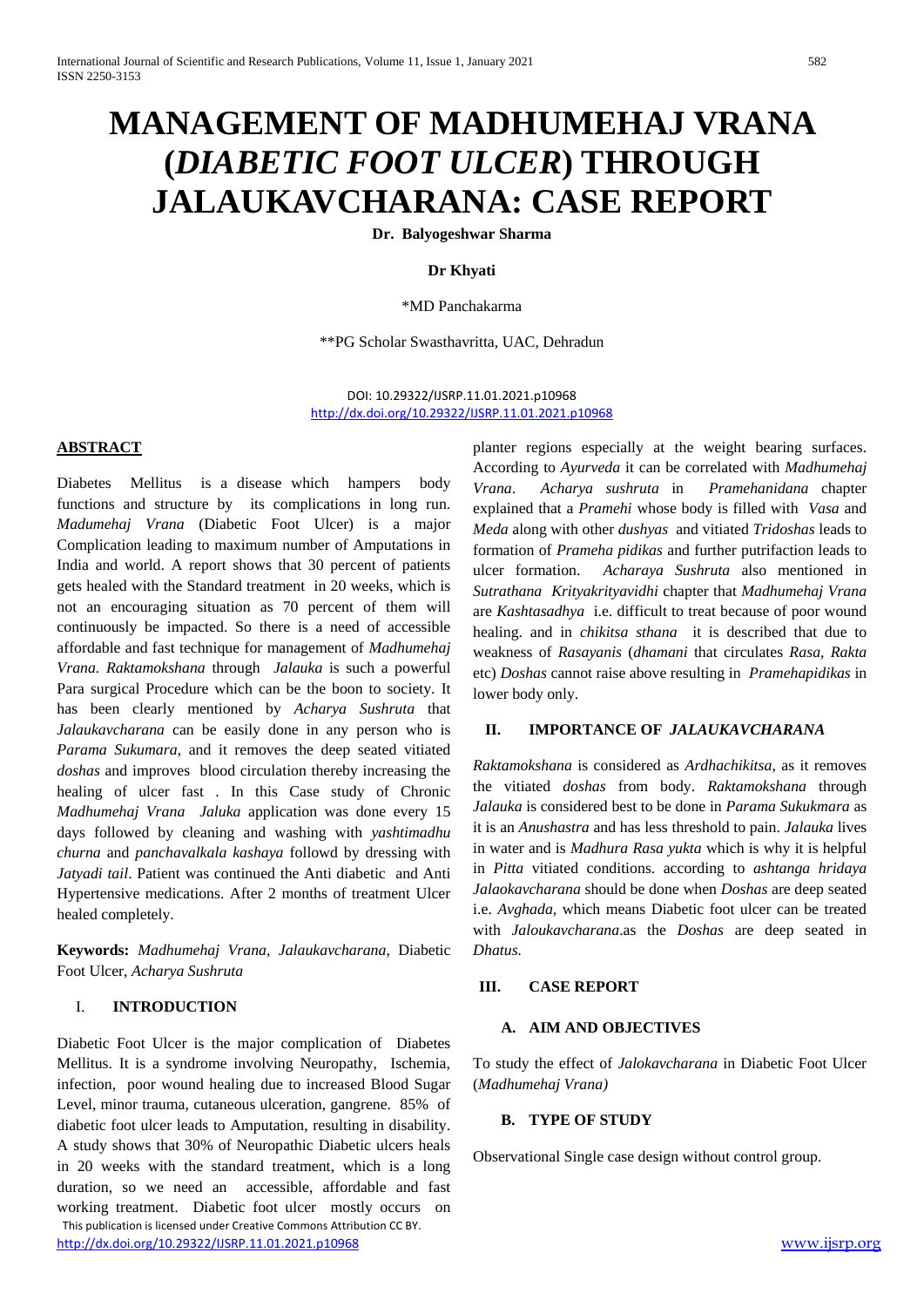C. **STUDY CENTRE:** AYUSH Dispensary,, Civil Hospital, Sector 4, Rewari, Haryana, India

## **D. STUDY DETAILS**

AGE: 50 yrs GENDER: Male RELIGION: Hindu

OCCUPATION: Farmer DIET: Vegetarian

**CHIEF COMPLAINTS:** Non Healing Ulcer on Right Foot Planter region since 3 years

Blood discharge along with pus and unpleasant smell and swelling

# **BRIEF HISTORY**

Patient presented with the complaint of Non healing ulcer on Right Foot Planter aspect accompanied with bloody discharge pus and swelling since 3 years. No History of trauma given by patient. No complaint of any pain. Patient is a case of Diabetes Mellitus and on Medication still Uncontrolled. Patient was a case of uncontrolled Hypertension also and not on any treatment. Patient took allopathic treatment since 3 years but got no relief.

## **GENERAL EXAMINATION**

Vitals : BP: 200/100 mm Hg Uncontrolled

Haematological investigations: Random Blood Sugar: 417mg/dl uncontrolled throughout the course

X ray AP/Lat/Oblique- No Bony Involvement

# **LOCAL EXAMINATION AND ASSESSMENT**

a) INSPECTION

SITE: Right Foot Planter Region

SIZE: LENGTH: 3cm WIDTH: 3 cm DEPTH: 0.5 cm

SHAPE: Irregular/oval EDGE: Rough/Irregular FLOOR: Unhealthy with slough and less granulation tissue

DISCHARGE: Blood discharge accompanied with pus SMELL: unpleasant

STATE OF *VRANA*: *Dushta Vrana*

b) PALPATION

EDGE: No Tenderness

Base: No Tenderness

Local Temperature: Raised

PROCEDURE

 This publication is licensed under Creative Commons Attribution CC BY. <http://dx.doi.org/10.29322/IJSRP.11.01.2021.p10968> [www.ijsrp.org](http://ijsrp.org/)

After whole assessment wound was washed and cleaned with NS. Afterwards *Jalauka* was Applied over the wound.

After about 30 minutes *jalauka* left on their own and wound was cleaned and washed with *Yashtimadhu churnalepana* and *Panchvalkala Kashaya* and dressing was done with *Jatyadi tail*.

Further dressing was done on alternate days and *Jalauka* was applied once in 15 days for 5 sittings and assessment was done on Day 1, 15, 30, 45, 60. Anti Diabetic drugs( Tab Metformin and Tab Tinagliptin 5mg ) were advised to continue.

Along with this oral medication of Tab *Kaishora Guggulu*, Tab *Chandraprabhavati* 2 BD each and *Triphala Churna* 5 gm BD and *Panchanimba Churna* 5 gm BD was given.Also Antihypertensive drugs Tab Amlodipine AT were started.

Observation was done upon the cardinal symptoms for healing of ulcer as follows:

| <b>CARDINA</b> | <b>GRADE 0</b> | <b>GRADE</b>                                                                                                            | <b>GRADE</b>             | <b>GRADE</b>          |  |
|----------------|----------------|-------------------------------------------------------------------------------------------------------------------------|--------------------------|-----------------------|--|
| L              |                | 1                                                                                                                       | $\overline{2}$           | 3                     |  |
| <b>SYMPTO</b>  |                |                                                                                                                         |                          |                       |  |
| MS             |                |                                                                                                                         |                          |                       |  |
| <b>SIZE</b>    | N <sub>o</sub> | $% \left( \left( \mathcal{A},\mathcal{A}\right) \right) =\left( \mathcal{A},\mathcal{A}\right)$ of<br>3/4 <sub>th</sub> | 1/2th<br>of              | More                  |  |
|                | discontinui    | previous                                                                                                                | previous                 | than                  |  |
|                | ty             | $\sigma$ f<br>area                                                                                                      | $_{\mathrm{of}}$<br>area | 1/2th                 |  |
|                |                | ulcer                                                                                                                   | ulcer                    | οf<br>area            |  |
|                |                |                                                                                                                         |                          | ulcer                 |  |
| <b>PAIN</b>    | No pain        | Mild                                                                                                                    | Moderate                 | Unbearab              |  |
|                |                | localised                                                                                                               | pain<br>on               | le<br>pain            |  |
|                |                | pain<br>on                                                                                                              | rest                     | <sub>on</sub><br>even |  |
|                |                | moveme                                                                                                                  |                          | rest                  |  |
|                |                | nt                                                                                                                      |                          |                       |  |
| <b>SMELL</b>   | No smell       | <b>Bad</b>                                                                                                              | Tolerable                | Foul                  |  |
|                |                | smell<br>unpleasa                                                                                                       |                          | smell                 |  |
|                |                |                                                                                                                         | nt                       |                       |  |
| <b>DISCHAR</b> | No             | Mild                                                                                                                    | Moderate                 | Profuse               |  |
| <b>GE</b>      | discharge      | occasion                                                                                                                | discharge                | discharge             |  |
|                |                | al                                                                                                                      | needs                    |                       |  |
|                |                | discharge                                                                                                               | dressing                 |                       |  |
|                |                |                                                                                                                         | daily                    |                       |  |
| <b>EDGE</b>    | Intact skin    | Smooth                                                                                                                  | Rough                    | Angry                 |  |
|                |                | regular<br>and                                                                                                          |                          | Look                  |  |
|                |                |                                                                                                                         | irregular                |                       |  |
| <b>FLOOR</b>   | Smooth         | Rough                                                                                                                   | Unhealth                 | Unhealth              |  |
|                | with           | regular                                                                                                                 | y, less                  | no<br>y               |  |
|                | healthy        | less                                                                                                                    | granulati                | granulati             |  |
|                | Granulatio     | granulati                                                                                                               | on tissue                | on tissue             |  |
|                | n tissue       | on tissue                                                                                                               |                          |                       |  |

## **Table 1: Gradation Criteria for Assessment**

# **IV. OBSERVATIONS**

#### **Table 2: Observations according to Assessment Criteria**

| <b>APDIN</b> | <b>REFORE</b> |  |  |
|--------------|---------------|--|--|
|              | TREATME       |  |  |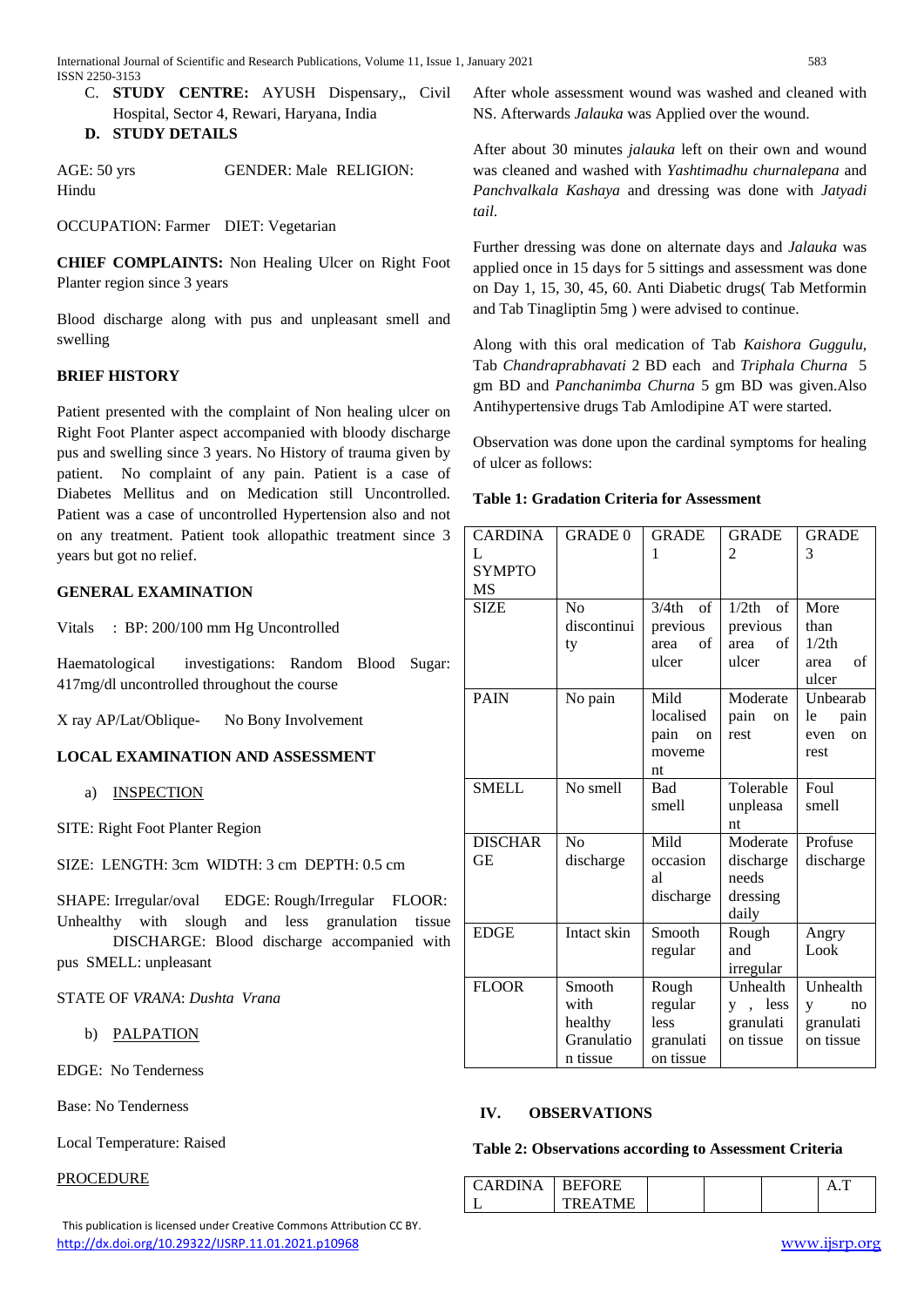| <b>SYMPTO</b>  | NT               |                |            |            |            |
|----------------|------------------|----------------|------------|------------|------------|
| MS             |                  |                |            |            |            |
|                | DAY <sub>1</sub> | DAY            | <b>DAY</b> | <b>DAY</b> | <b>DAY</b> |
|                |                  | 15             | 30         | 45         | 60         |
| <b>SIZE</b>    | 3                | 3              | 2          |            | 0          |
| <b>PAIN</b>    | 0                | 0              |            |            | 0          |
| <b>SMELL</b>   | $\overline{2}$   | 2              |            | 0          | 0          |
| <b>DISCHAR</b> | $\overline{2}$   | $\mathfrak{D}$ |            | $\Omega$   | 0          |
| GЕ             |                  |                |            |            |            |
| <b>EDGE</b>    | 3                | 2              | 2          |            | 0          |
| <b>FLOOR</b>   | 3                | 2              | 2          |            | O          |

## **V. RESULT**

It has been observed that by *Jalaukavcharana, Madhumehaj Vrana* is healed completely in duration of two months. *Jalauka* showed its *Vrana Shodhana* and *Ropana* effects by removing the vitiated *doshas* from the affected region and increased healing by improving the blood circulation and decreasing inflammation of the planter region of the foot.

## VI. **CONCLUSION**

*Jalaukavcharana* is simple, accessible, affordable and fast technique to cure such Chronic Non healing and Advanced conditions that too in an OPD. As *Madhumehaj Vrana* shows marked Improvement in 2 months it can be concluded that this bloodletting therapy is truely the *Adhachikitsa* and boon to the Society. It nearly avoided the chance for Amputation and Disability, which restored the physical level of Health.

#### **REFERENCES**

[1] Kaviraj Ambika Dutt Shastri (Reprint 2016). "*Sushruta Samhita Ayurvedatatvasandipika Hindi Commenary* "(Vol. Part 1). Varanasi: Chaukhamba Sanskrit Sansthan.

[2] Kaviraj Ambika Dutt Shastri (Reprint 2016). "*Sushruta Samhita Ayurvedatatvasandipika Hindi Commenary"* (Vol. Part 2). Varanasi: Chaukhamba Sanskrit Sansthan.

[3] Kaviraj Atridev Gupt (Reprint 2013). "*Ashtanga Hridyam Vaidyotini Hindi Commentary".* Varanasi: Chaukhamba Prakashan.

[4] Amarprakash P. Dwiwedi , "Case Study of Leech Application in Diabetic Foot Ulcer". *Int. J. Res. Ayur Pharm*  2012; 3(5):748-751.

 This publication is licensed under Creative Commons Attribution CC BY. <http://dx.doi.org/10.29322/IJSRP.11.01.2021.p10968> [www.ijsrp.org](http://ijsrp.org/) [5] Dr Jignesh Chauhan, D. D. (2017)."A Comparative Clinical Study Of Siravedha And Jalaukavcharana In The Management of MadhuMehaj Vrana(Diabetic Foot Ulcer)". *World Journal Of Pharmaceutical Research , 6* (7), 1837-1844

[6] Kaundal Ramesh, Sharma Omprakash, Kumar Gaurav Garg, Hiremath Jyoti, Kumar Ashwani, "Jalaukavcharana (Hirudotherapy): A Unique Parasurgical Measure"*. Int. J. Ayur*. *Pharma Research*, 2015:3(2): 29-34.

## **PICTURES**

FIGURE 1

Clinical Presentation DAY 1











DAY 30